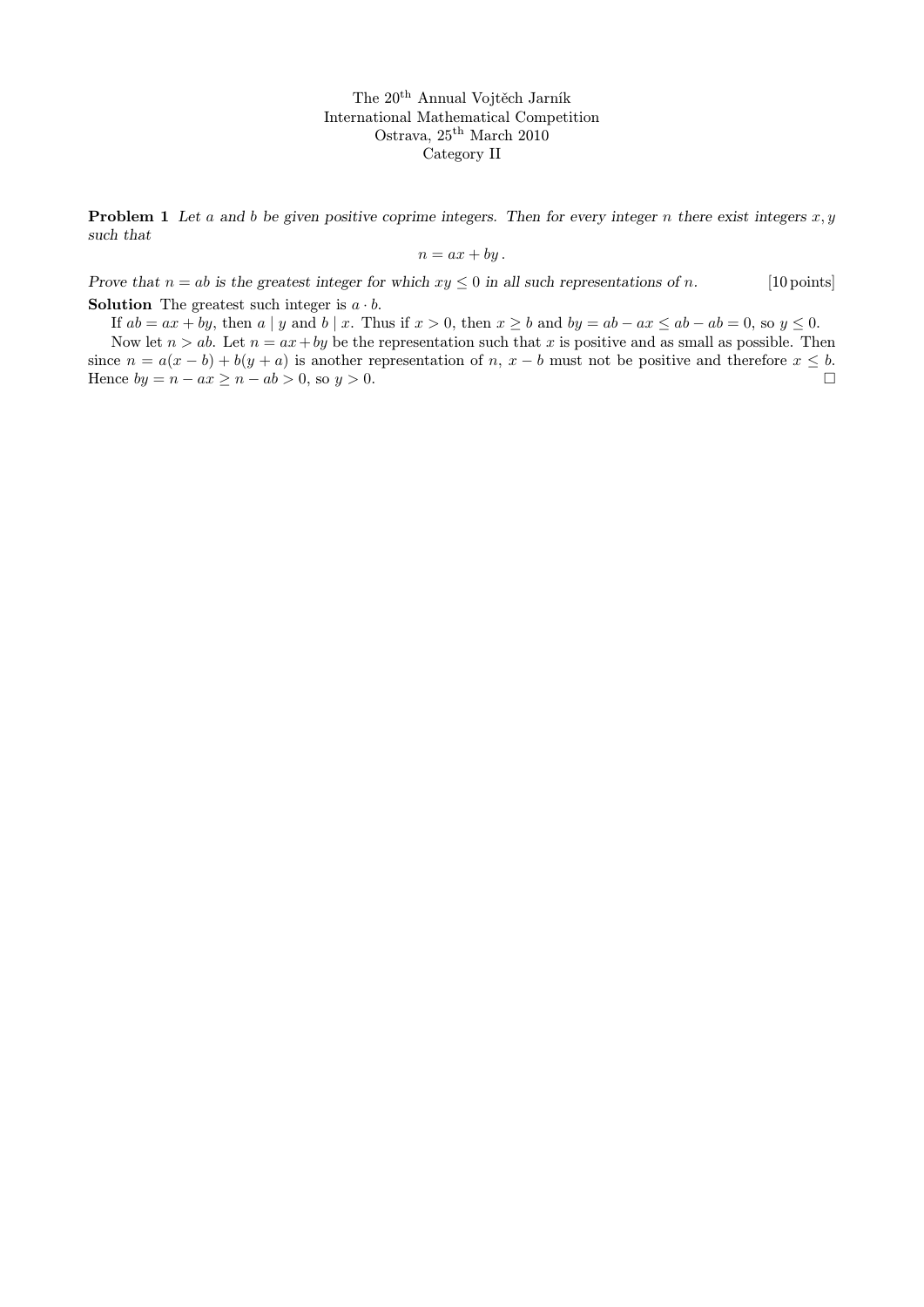**Problem 2** Prove or disprove that if a real sequence  $(a_n)$  satisfies  $a_{n+1} - a_n \to 0$  and  $a_{2n} - 2a_n \to 0$  as  $n \to \infty$ , then  $a_n \to 0$ . [10 points] then  $a_n \to 0$ .

Solution The proposition is true.

From the condition  $a_{n+1}-a_n \to 0$  we conclude by Cesaro's lemma that  $\frac{a_n}{n} \to 0$ . Since the sequence  $a_{2n}-2a_n$ must be bounded, we know that

$$
C := \sup\{|a_{2n} - 2a_n| : n \in \mathbb{N}\} < \infty.
$$

Considering the identity

$$
\frac{a_n}{n} - \frac{a_{n \cdot 2^{m+1}}}{n \cdot 2^{m+1}} = \sum_{k=0}^m \left( \frac{a_{n \cdot 2^k}}{n \cdot 2^k} - \frac{a_{n \cdot 2^{k+1}}}{n \cdot 2^{k+1}} \right)
$$

we conclude by letting  $m \to \infty$  and n fixed that

$$
\frac{a_n}{n} = \sum_{k=0}^{\infty} \left( \frac{a_{n \cdot 2^k}}{n \cdot 2^k} - \frac{a_{n \cdot 2^{k+1}}}{n \cdot 2^{k+1}} \right).
$$

Now from

$$
\left|\frac{a_n}{n}\right| \leq \sum_{k=0}^\infty \left|\frac{a_{n\cdot 2^k}}{n\cdot 2^k}-\frac{a_{n\cdot 2^{k+1}}}{n\cdot 2^{k+1}}\right| \leq \sum_{k=0}^\infty \frac{C}{n\cdot 2^{k+1}}=\frac{C}{n}
$$

we infer that  $|a_n| \leq C$ , i.e. the sequence  $(a_n)$  must be bounded.

Now suppose that  $(a_n)$  does not converge to 0. Then, by Bolzano's theorem, there must exist a subsequence  $(a_{n_k})$  converging to some number  $a \neq 0$ . From the hypothesis we conclude in turn that

$$
a_{2n_k} \to 2a,
$$
  

$$
a_{4n_k} \to 4a,
$$
  

$$
\vdots
$$

which would result in an unbounded set of accumulation points  $a, 2a, 4a, \ldots$  of  $(a_n)$  in contradiction to  $(a_n)$ being bounded.  $\square$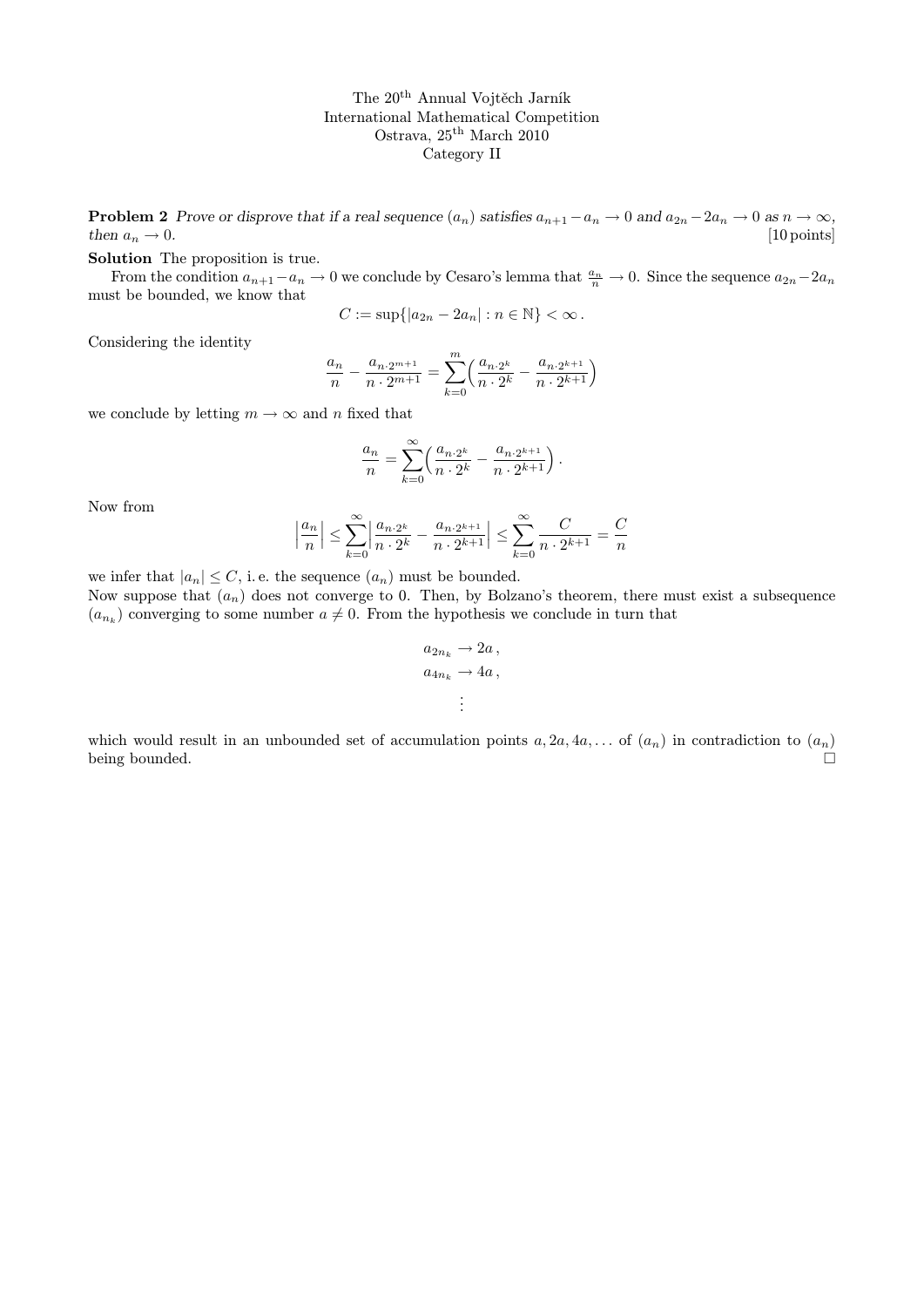**Problem 3** Let A and B be two  $n \times n$  matrices with integer entries such that all of the matrices

$$
A, \quad A+B, \quad A+2B, \quad A+3B, \quad \dots, \quad A+(2n)B
$$

are invertible and their inverses have integer entries, too. Show that  $A + (2n + 1)B$  is also invertible and that its inverse has integer entries. [10 points]

**Solution** Suppose that the  $n \times n$  matrix M has integer entries and M has inverse matrix  $M^{-1}$  with integer entries. Then  $M \cdot M^{-1} = I$  implies det  $M \cdot \det M^{-1} = 1$ . Thus det  $M = 1$  or det  $M = -1$ . Set  $M(t) = A + tB$ . The determinant of the matrix  $M(t)$ 

$$
\det M(t) = \det (A + tB) = \det A + \dots + t^n \det B
$$

is the polynomial of degree n in t. The polynomial det  $M(t)$  takes values 1 or  $-1$  at points  $t = 0, 1, 2, \ldots, 2n$ . Hence det  $M(t)$  takes the value 1 or the value -1 at least  $n + 1$  times. This implies that det  $M(t)$  is a constant polynomial:  $M(t) = 1$  or  $M(t) = -1$  for all t. Consequently, det  $M(2n + 1) = \pm 1$ . Hence the matrix  $A + (2n + 1)B$  is invertible. By Cramer's formula, the inverse matrix has integer entries, since the determinant is equal to 1 or  $-1$ .